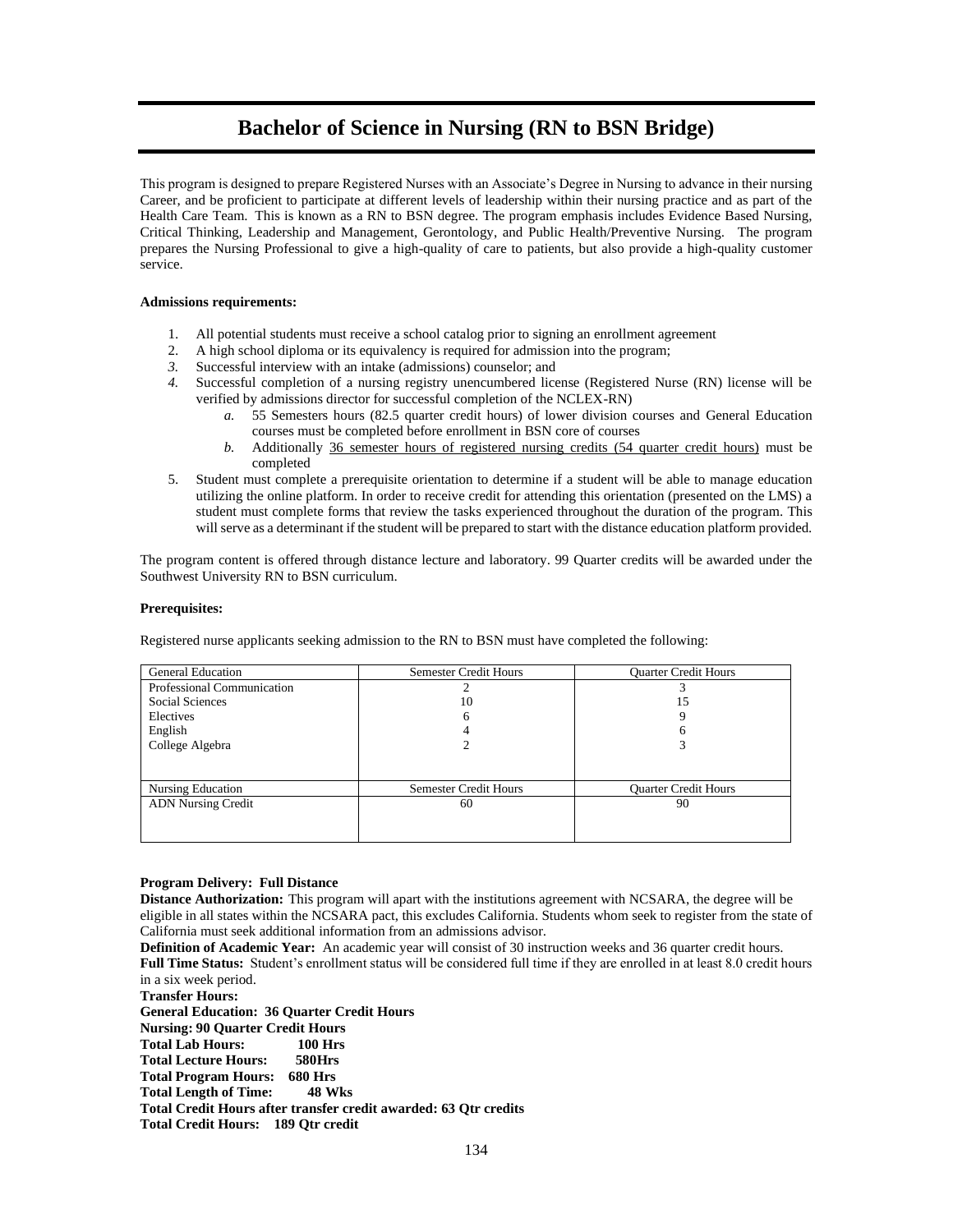### **ENGL 2010 WORKPLACE WRITING**

Workplace Writing is a course designed to help students enhance their professional writing skills. The course is based on the fundamentals writing of emails, letters, and reports. Students will practice research and writing skills appropriate for topics within the realm of their specific career fields. In addition students will read, analyze, and interpret several materials dealing with the workplace reports.

### **Clock hours of lab: 0**

#### **Clock hours of classroom lecture: 30**

*Clock hours of individual and small group tutoring: provided to student on an as-needed basis*

### **Pre-Requisite: ENGL 145 and/or equivalent**

### **Total Clock Hours: 30**

### **Tuition: \$510.00**

Length of time in wks (1.5 hrs per day, 2 days per wk): 12 wks

| Lecture              | 3.0 |
|----------------------|-----|
| Lab                  | 0.0 |
| Ext                  |     |
| $TOTAL = 3.0 Qtr Hr$ |     |

### **ENGL 2033 WRITING AND LITERATURE**

English 2033 will expand and strengthen students' ability to read, reflect on, discuss, and write about literary texts. Students will be encouraged to assume an active and role in the literary community by becoming familiar with the conventions, terminology, and expectations in the study of literature. Students will also learn how to clearly analyze and effectively communicate ideas and intuitions/feelings about the literature they read for the course. They will begin to take part in the significant discussions and debates taking place within the academic world and in the wider culture concerning the nature and function of literature. **Clock hours of lab: 0** 

#### **Clock hours of classroom lecture: 30**

*Clock hours of individual and small group tutoring: provided to student on an as-needed basis*

# **Pre-Requisite: ENGL 2010**

# **Total Clock Hours: 30**

**Tuition: \$510.00**

Length of time in wks (1 hrs per day, 5 days per wk): 6 wks

| Lecture | 3.0 |
|---------|-----|
| Lab     | 0.0 |
| Ext     |     |

### *TOTAL = 3.0 Qtr Hr*

### **NURS 1010 EVIDENCE BASED NURSING PRACTICE**

This course addresses the role of research in professional nursing practices. This will include the principles and elements of the research process, evaluation of information sources, principles and models of the evidence based practices. An emphasis will be applied to the research process and the use of critical thinking in evaluating scientific evidence for use and practical application to clinical questions and operations.

# **Clock hours of lab: 10**

**Clock hours of classroom lecture: 40** Clock hours of individual and small group tutoring:

provided to student on an as-needed basis

### **Pre-Requisite: N/A**

# **Total Clock Hours: 50**

### **Tuition: \$1000.00**

Length of time in wks (2 hrs per day, 5 days per wk): 6 wks

| Lecture |  | 4.0 |
|---------|--|-----|
| Lab     |  | 0.5 |
| Ext     |  |     |
|         |  |     |

*TOTAL = 4.5 Qtr Hr*

### **NURS 1033 NURSING LEADERSHIP AND MANAGEMENT**

This course will allow the student to apply the theories of effective leadership and management in different healthcare settings. Students will understand the principles and foundations to examine managerial and leadership concepts, issues, roles, and develop a culture of life-long learning. The course will integrate leadership systems and actions, practice critical thinking and analytic methodologies in leadership, and optimize patient care through the functions of the Nursing Professional.

### **Clock hours of lab: 10**

#### **Clock hours of classroom lecture: 40**

*Clock hours of individual and small group tutoring: provided to student on an as-needed basis*

#### **Pre-Requisite: N/A Total Clock Hours: 50**

### **Tuition: \$1000.00**

Length of time in wks (2 hrs per day, 2 days per wk): 6 wks

| Lecture |                      | 4.0 |
|---------|----------------------|-----|
| Lab     |                      | 0.5 |
| Ext     |                      |     |
|         | $TOTAL = 4.5 Qtr Hr$ |     |

**NURS 2010 CONTEMPORARY**

### **PROFESSIONAL NURSING**

This course is an overview of the theory and application of professional nursing. The course incorporates concepts of customer service and patient interaction that focus on providing a high-quality of patient care. The student will focus on the use of evidence to improve outcomes and technology for the utilization of medical information management systems to improve care. The course will also focus on leadership characteristics in the coordination of safe high-quality nursing care and the interaction with other healthcare professionals.

## **Clock hours of lab: 10**

**Clock hours of classroom lecture: 40**

*Clock hours of individual and small group tutoring: provided to student on an as-needed basis*

### **Pre-Requisite: N/A**

#### **Total Clock Hours: 50**

**Tuition: \$1000.00**

Length of time in wks (2 hrs per day, 2 days per wk): 6 wks Lecture 4.0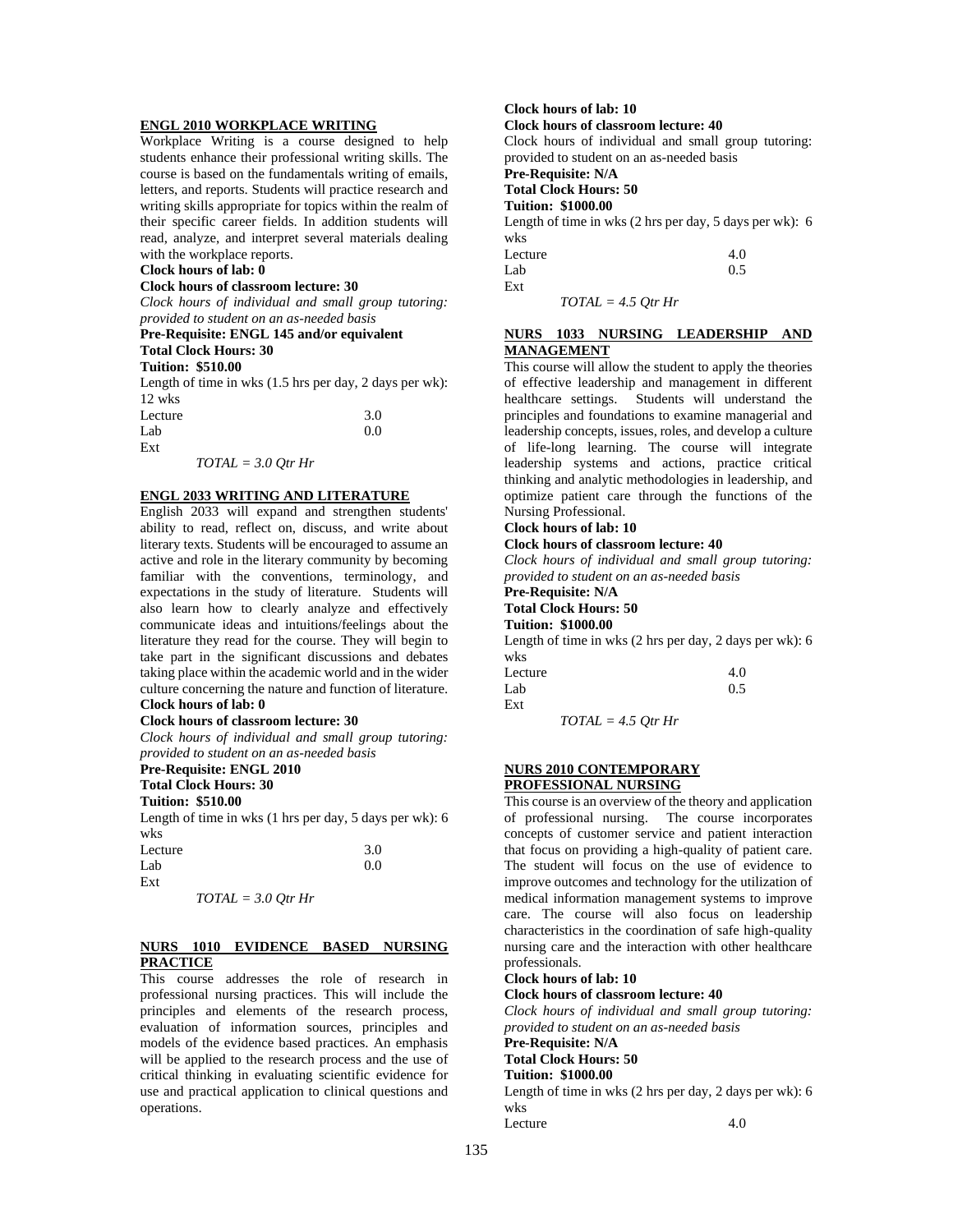$Lab$  0.5

*TOTAL = 4.5 Qtr Hr*

# **NURS 2033 POPULATION HEALTH/COMMUNITY NURSING**

Population Health/Community Nursing is designed to provide the theory and understanding of local health and disease. This course provides population-focused nursing and community-oriented approaches to understanding and addressing public health concerns, with special focus on population health assessment. **Clock hours of lab: 10** 

Ext

# **Clock hours of classroom lecture: 40**

*Clock hours of individual and small group tutoring: provided to student on an as-needed basis*

# **Pre-Requisite: N/A**

# **Total Clock Hours: 50**

# **Tuition: \$1000.00**

Length of time in wks (2 hrs per day, 2 days per wk): 6 wks

| Lecture |  | 4.0 |
|---------|--|-----|
| Lab     |  | 0.5 |
| Ext     |  |     |
|         |  |     |

*TOTAL = 4.5 Qtr Hr*

### **NURS 3010 OSHA HEALTHCARE LEGAL AND ETHICAL ISSUES**

The student is presented with an overview of legal and ethical issues facing managers and providers in health care settings and builds a foundation of health law and ethics. Ethical theories and principles are studied and presented in relation to professional practice. Additionally, the ethical theories and principles will be integrated into the decision making process. Implications of the changing environment and the future of issues that relate the professional nursing practice are studied and discussed.

### **Clock hours of lab: 10**

### **Clock hours of classroom lecture: 40**

*Clock hours of individual and small group tutoring: provided to student on an as-needed basis*

# **Pre-Requisite: N/A**

#### **Total Clock Hours: 50 Tuition: \$1000.00**

Length of time in wks (2 hrs per day, 2 days per wk): 6 wks

| Lecture | 4.0 |
|---------|-----|
| Lab     | 0.5 |
| Ext     |     |

*TOTAL = 4.5 Qtr Hr*

### **NURS 3033 NURSING INFORMATION SYSTEMS AND QUALITY MANAGEMENT**

As the introductory portion of a two part course, the student is presented with an overview computer information system within the healthcare evolution to electronic medical systems. The student will become acquainted with this technology, and utilize it in the process of patient analysis and decision making. The course will introduce how to use mobile information devices, and apply these technologies to patient care.

### **Clock hours of lab: 10 Clock hours of classroom lecture: 40**

*Clock hours of individual and small group tutoring: provided to student on an as-needed basis*

# **Pre-Requisite: N/A**

# **Total Clock Hours: 50**

**Tuition: \$1000.00**

Length of time in wks (2 hrs per day, 2 days per wk): 6 wks

| Lecture |                      | 4.0 |
|---------|----------------------|-----|
| Lab     |                      | 0.5 |
| Ext     |                      |     |
|         | $TOTAL = 4.5$ Otr Hr |     |

### **NURS 4010 POPULATION BASED CARE**

As the foundation of a two part course, the student is presented with an introduction to the theory of transcultural nursing. This course is designed to assist the nursing professional in learning about culture, belief systems, values, and practices that are specific to identified cultures. This will provide a better understanding and provide nursing care that is both culturally competent and culturally sensitive in nature. **Clock hours of lab: 10** 

### **Clock hours of classroom lecture: 40**

*Clock hours of individual and small group tutoring: provided to student on an as-needed basis*

# **Pre-Requisite: N/A**

# **Total Clock Hours: 50**

**Tuition: \$1000.00**

Length of time in wks (2 hrs per day, 2 days per wk): 6 wks

| Lecture | 4.0 |
|---------|-----|
| Lab     | 0.5 |
| Ext     |     |

*TOTAL = 4.5 Qtr Hr*

### **NURS 4033 RISK ANALYSIS AND IMPLICATIONS FOR PRACTICE I**

This course introduces systems analysis as a tool for the evaluation of patient safety and risks reduction. Presented in detail are the history and trends of patient safety and quality of care, followed by a study of current quality control and safety paradigms in professional nursing, and the role of the professional nurse in regards to risk analysis.

## **Clock hours of lab: 10**

### **Clock hours of classroom lecture: 40**

*Clock hours of individual and small group tutoring: provided to student on an as-needed basis*

# **Pre-Requisite: N/A**

#### **Total Clock Hours: 50 Tuition: \$1000.00**

Length of time in wks (2 hrs per day, 2 days per wk): 6 wks

| Lecture | 4.0 |
|---------|-----|
| Lab     | 0.5 |
| Ext     |     |

*TOTAL = 4.5 Qtr Hr*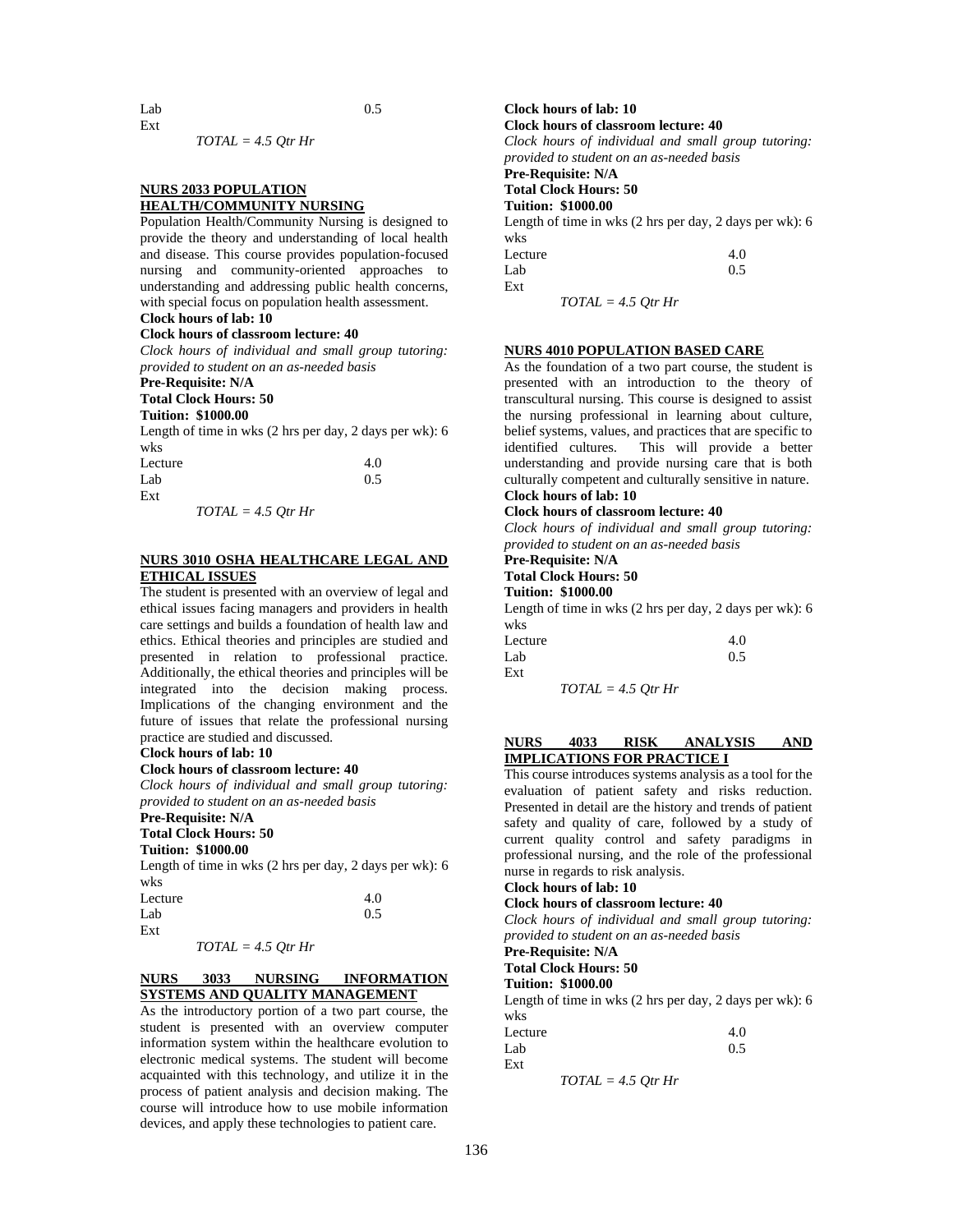### **NURS 4045 RISK ANALYSIS AND IMPLICATIONS FOR PRACTICE II**

This course provides and focuses on advanced on systems analysis as a tool for the evaluation of patient safety and risks reduction. The primary focus of this class is to transition from the theoretical aspect of Risk Analysis and implements it into the daily professional practice of the role of a nurse. The student is exposed to pedagogic techniques as well as interprofessional communication and management of change in an organization.

#### **Clock hours of lab: 10**

#### **Clock hours of classroom lecture: 40**

*Clock hours of individual and small group tutoring: provided to student on an as-needed basis*

# **Pre-Requisite: NURS 4033**

**Total Clock Hours: 50**

### **Tuition: \$1000.00**

Length of time in wks (2 hrs per day, 2 days per wk): 12 wks

| Lecture | 4.0 |
|---------|-----|
| Lab     | 0.5 |
| Ext     |     |

*TOTAL = 4.5 Qtr Hrs*

### **NURS 5010 GERIATRIC ASSESSMENT**

This course explores current theories and practices in gerontological nursing. This course focuses on the principles of Gerontology, nursing issues in Gerontology, challenges of Aging and Nursing care. Finally, a special focus is given on cultural diversity, nutrition, pharmacology, psychological and cognitive functions in the Geriatric Patient

### **Clock hours of lab: 10**

### **Clock hours of classroom lecture: 40**

*Clock hours of individual and small group tutoring: provided to student on an as-needed basis*

### **Pre-Requisite: N/A**

**Total Clock Hours: 50**

# **Tuition: \$1000.00**

Length of time in wks (2 hrs per day, 2 days per wk): 6 wks Lecture 4.0

| Lucuru |                      | T.V |
|--------|----------------------|-----|
| Lab    |                      | 0.5 |
| Ext    |                      |     |
|        | $TOTAL = 4.5$ Otr Hr |     |

### **HIS 2010 HISTORY OF THE UNITED STATES TO 1865**

This course is designed to educate the student with the social, intellectual, economic, and political developments that have molded the history of America from Pre- Colonial period to the end of the Civil War. This course will emphasize the cause and effect of developments and their influence on the modern America.

### **Clock hours of lab: 0**

**Clock hours of classroom lecture: 30**

*Clock hours of individual and small group tutoring: provided to student on an as-needed basis* **Pre-Requisite: N/A Total Clock Hours: 30 Tuition: \$510.00**

Length of time in wks (1.5 hrs per day, 2 days per wk): 12wks Lecture 3.0

| ------- | $\sim \cdot$ |
|---------|--------------|
| Lab     | 0.0          |
| Ext     |              |

*TOTAL = 3.0 Qtr Hr*

### **HIS 2021 HISTORY OF THE UNITED STATES FROM 1865 TO PRESENT**

This course is designed to educate the student with the social, intellectual, economic, and political developments that have molded the history of America from the end of the Civil War to the end of the Gulf War. This course will emphasize the cause and effect of developments and their influence on the modern America.

# **Clock hours of lab: 0**

**Clock hours of classroom lecture: 30**

*Clock hours of individual and small group tutoring: provided to student on an as-needed basis*

# **Pre-Requisite: HIS 2010**

**Total Clock Hours: 30**

# **Tuition: \$510.00**

Length of time in wks (1.5 hrs per day, 2 days per wk): 12 wks Lecture 3.0

| ------- | <u>.</u> |
|---------|----------|
| Lab     | 0.0      |
| Ext     |          |

*TOTAL = 3.0 Qtr Hr*

# **POLS 2010 INTRODUCTION TO POLITICS**

This course is designed as an overview of concepts, principles, and practices of politics as background for the study of American politics and their respective national, state, and local institutions. The course will also compare American politics with international systems to show the similarities or differences in our political systems.

### **Clock hours of lab: 0**

### **Clock hours of classroom lecture: 30**

*Clock hours of individual and small group tutoring: provided to student on an as-needed basis*

# **Pre-Requisite: N/A**

**Total Clock Hours: 30 Tuition: \$510.00**

Ext

# Length of time in wks (1.5 hrs per day, 2 days per wk):

12 wks Lecture 3.0  $Lab$  0.0

*TOTAL = 3.0 Qtr Hr*

### **POLS 2021 AMERICAN GOVERNMENT AND POLITICS**

This course is designed as an overview the structure of American national government. The course will introduce ideas and institutions that shape politics in the United States. The course will focus on the Constitution, the modern American governmental institutions, and the political behavior of the American public.

### **Clock hours of lab: 0**